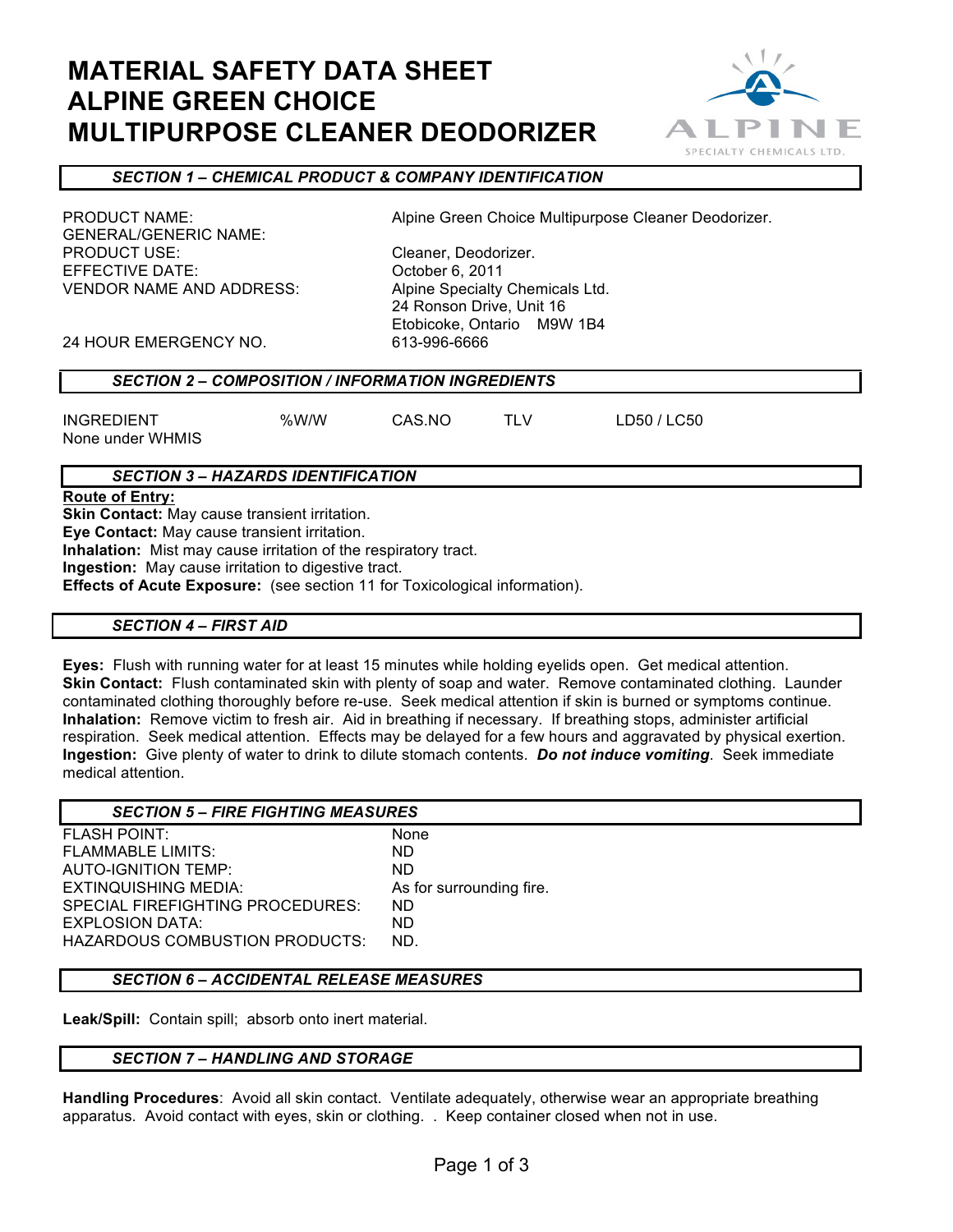# **MATERIAL SAFETY DATA SHEET**

## **ALPINE GREEN CHOICE MULTIPURPOSE CLEANER DEODORIZER**

**Storage Procedures**: Keep from freezing. Keep containers closed when not in use.

### *SECTION 8 – EXPOSURE CONTROLS*

| <b>PROTECTIVE EQUIPMENT TO BE USED:</b> |                                          |  |  |  |
|-----------------------------------------|------------------------------------------|--|--|--|
| <b>RESPIRATORY PROTECTION:</b>          | Not required under adequate ventilation. |  |  |  |
| <b>VENTILATION:</b>                     | General ventilation adequate.            |  |  |  |
| <b>PROTECTIVE GLOVES:</b>               | Rubber                                   |  |  |  |
| EYE PROTECTION:                         | Safety glasses if risk of contact.       |  |  |  |
| OTHER PROTECTIVE MEASURES:              | ND.                                      |  |  |  |

## *SECTION 9 – PHYSICAL PROPERTIES*

| <b>PHYSICAL STATE:</b>        | Liquid                      |
|-------------------------------|-----------------------------|
| APPEARANCE AND ODOUR:         | Opaque Liquid               |
| <b>ODOUR THRESHOLD:</b>       | ND.                         |
| <b>SPECIFIC GRAVITY:</b>      | 1.0                         |
| <b>VAPOUR PRESSURE:</b>       | ND.                         |
| <b>VAPOUR DENSITY:</b>        | ND.                         |
| PH:                           | 7                           |
| <b>EVAPORATION RATE:</b>      | ND.                         |
| <b>INITIAL BOILING POINT:</b> | 100°C approximately         |
| <b>WATER SOLUBILITY:</b>      | Complete                    |
| <b>FREEZING POINT:</b>        | $0^{\circ}$ C approximately |
|                               |                             |

## *SECTION 10 – STABILITY AND REACTIVITY*

STABILITY: Stable INCOMPATIBILITY: ND HAZARDOUS DECOMPOSITION PRODUCTS: ND HAZARDOUS POLYMERIZATION: Will not occur. CONDITIONS TO AVOID: ND

#### *SECTION 11 – TOXICOLOGICAL INFORMATION*

| THRESHOLD LIMIT VALUE:       | ND                                                              |
|------------------------------|-----------------------------------------------------------------|
| EFFECTS OF ACCUTE EXPOSURE:  | None known                                                      |
| <b>SKIN CONTACT:</b>         | May cause irritation.                                           |
| EYE CONTACT:                 | May cause irritation. May cause damage if not treated properly. |
| INHALATION:                  | None expected.                                                  |
| INGESTION:                   | May cause irritation to digestive tract.                        |
| EFFECT OF CHRONIC EXPOSURE:  | None known                                                      |
| <b>IRRITANCY OF PRODUCT:</b> | Minimal                                                         |
| CARCINOGENICITY:             | ND.                                                             |
| SENSITIZATION TO MATERIAL:   | ND.                                                             |
| REPRODUCTION TOXICITY:       | ND.                                                             |
| TERATOGENTICITY:             | ND.                                                             |
| MUTAGENICITY:                | ND                                                              |

*SECTION 12 – ECOLOGICAL CONSIDERATION*

Biodegradable product.

*SECTION 13 – DISPOSAL CONSIDERATIONS*

**Waste Disposal:** In accordance with federal, provincial or local government requirements.

*SECTION 14 – TRANSPORT INFORMATION*

**TDG Classification:** Not Regulated

*SECTION 15 – REGULATORY INFORMATION*